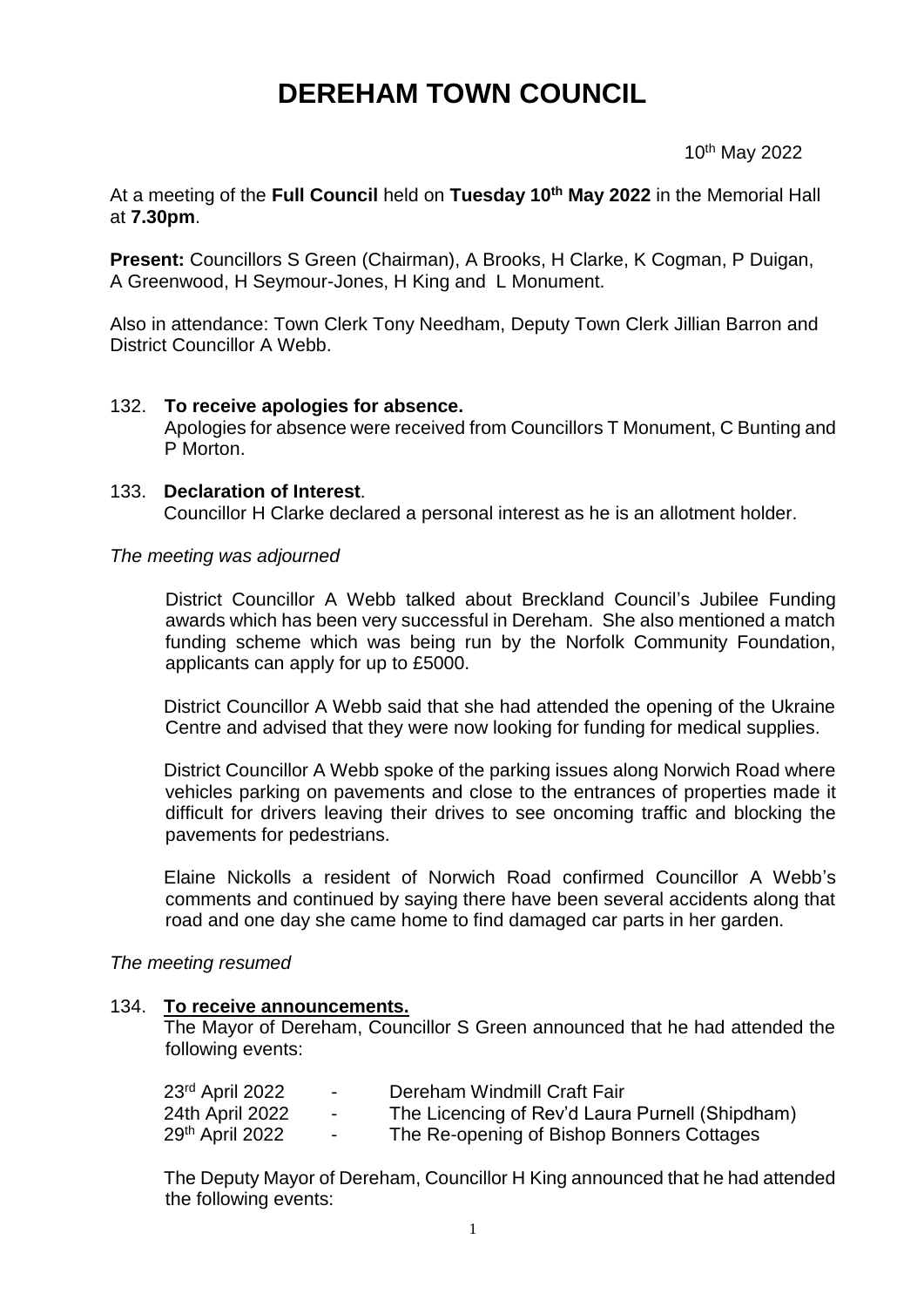| 29 <sup>th</sup> April 2022 | $\overline{\phantom{0}}$ | The re-opening of Bishop Bonners Cottages |
|-----------------------------|--------------------------|-------------------------------------------|
| 5 <sup>th</sup> May 2022    | -                        | The opening of the Ukraine Centre         |

The Deputy Mayor, Councillor H King presented a certificate for the Best Kept War Memorial in Norfolk to the Town Clerk.

135. To receive, confirm as correct and sign the minutes of the **Full Council meeting** held on **Tuesday 12th April 2022.**

Proposed by Councillor S Green, the minutes of the Full Council meeting Tuesday 12<sup>th</sup> April 2022 were agreed and signed subject to a minor amendment.

## 136. **Virtual Heritage & Open Spaces Committee meeting** (a) To receive, confirm as correct and sign the minutes of the meeting held on **Tuesday 26th April 2022.**

Proposed by Councillor P Duigan, the minutes of the Virtual Heritage & Open Space Committee meeting Tuesday 26<sup>th</sup> April 2022 were agreed and signed.

(b) To receive a report from the Chairman, discuss any matters arising therefrom.

The following recommendations were agreed and approved by the Council:

## **To receive Footpaths Warden's report and discuss any matters arising from the report.**

It was agreed that for FP2 the Town Council request Norfolk County Council contact the landowner again to say (1) the field edge section is much better, thank you; (2) the ends of the cross-field section are still far too narrow; and (3) the middle part of the cross-field section needs to be widened soon to allow walkers through as the crops grow.

It was agreed that for RB3 Either (1) If Norfolk County Council proposes to require the landowner to reinstate the restricted byway, it should set a specific timescale within no more than 3 months by which time the RB is established and subsequently maintained, or (2) if Norfolk County Council is willing to consider a diversion, consultation with all relevant parties should be started within 2 months; such a diversion must be of similar length and form a right of way not a permissive route (there seems to be an obvious route available)

It was agreed that for FP14a the Town Council support the proposal from Norfolk County Council that the boardwalk be replaced with an aggregate path but monitor progress to ensure there are no undue delays.

It was agreed that for RB30 the Town Council request Norfolk County Council to determine action, depending on land ownership, either (1) to significantly cut back the hedge,  $or(2)$  to fill in the ditch,  $or(3)$  to take some other action which enables the establishment of safe path usable by all legitimate users of a restricted byway.

It was agreed that for RB32, the Town Council have discussions with NCC regarding the cost and whether contractors other than Norse could be used.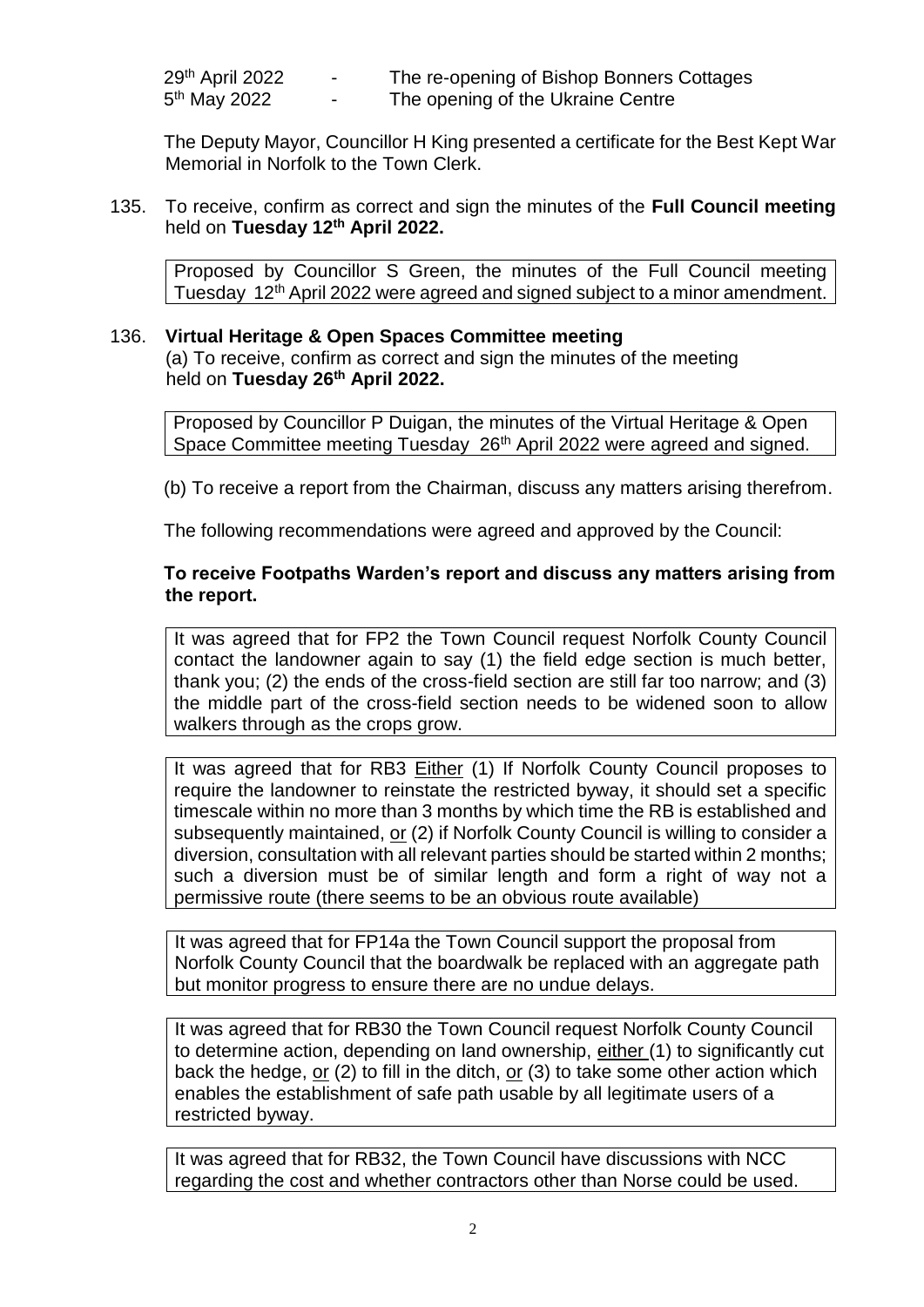It was agreed that for FP34, the Town Council request Norfolk County Council determine action and set a reasonable timescale for implementation.

It was agreed that for FP37, the Town Council lead negotiations between Norfolk County Council, Breckland District Council and National Highways to remove all existing rubbish and take steps to prevent any more being deposited. Due note should be taken to set a reasonable timescale for this long-standing problem.

# 137. **Virtual Recreation Committee meeting**

(a) To receive, confirm as correct and sign the minutes of the meeting held on **Tuesday 26th April 2022.**

Proposed by Councillor A Brooks, the minutes of the Virtual Recreation Committee meeting Tuesday 26<sup>th</sup> April 2022 were agreed and signed.

(b) To receive a report from the Chairman, discuss any matters arising therefrom.

The following recommendations were agreed and approved by the Council:

# **To consider agreement for Dereham Rugby Club.**

The following Heads of Terms for agreement for Dereham Rugby Club were agreed:

- **Term –** 50 years with a review every 10 years
- **Annual Rent -** £1
- **Times when the Club has use of the pitch and surrounding area –** Training Tues 4pm – 10pm
	- Wed 4pm 10pm
	- Sun 10am 2pm

Match Day Fri 10am - 2pm (match day prep marking lines etc)

- Sat 9am 6pm Match Day to cover start time and pre match training.
- **Pitch Maintenance –** the Rugby Club will pay the Town Council £400 per year towards pitch improvements.
- **Car Park –** Town Council will contribute £500 a year and the Rugby club £200 per year towards the maintenance of the car park.

# **To consider asking Breckland Council to comply with its duty under Section 10 of the Open Spaces Act.**

It was agreed that the Town Clerk write to Breckland District Council requesting that they comply with their duty under Section 10 of the Open Spaces Act and repair the play equipment at Sandy Lane. It was suggested that Breckland Council could use the Special Expenses mechanism to pay for the repairs, if they were concerned about the double taxation.

# **To consider a request to remove a boundary tree at Toftwood allotments.**

It was agreed that consent to remove the boundary tree be given as per the existing policy.

It was agreed that the policy be reviewed at committee at a later date.